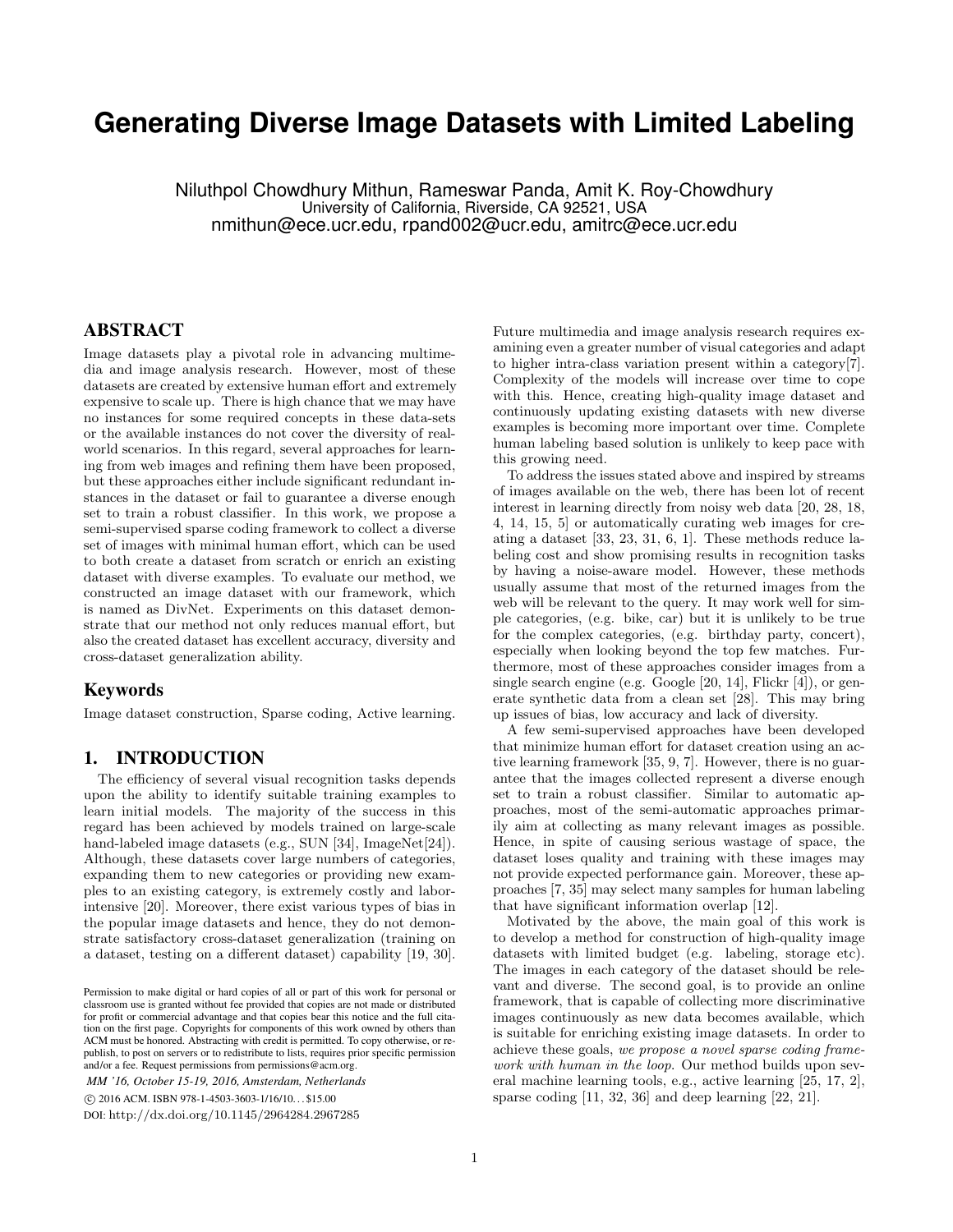<span id="page-1-1"></span>

Figure 1: Brief illustration of our proposed framework for collecting images. Please see the text in Section [2](#page-1-0) for details.

Contributions. The main contributions of this work are following. First, our proposed diversity aware sparse representative selection based active learning approach considers both images in current unlabeled batch and images in existing dataset to select the best subset for further processing. Hence, our approach efficiently minimizes the chance of including redundant instances in dataset and utilizes human effort in labeling most informative and discriminative instances. Second, the proposed framework is a generalized one which makes high-precision image dataset creation feasible with no initial cost (e.g. providing positive and/or negative seeds for categories) and limited labeling budget. Moreover, our approach can efficiently update an already created dataset, when new data becomes available. Third, experiments demonstrate that the dataset created by our method shows excellent cross-dataset performance, diversity and scalability. Additionally, it is worth mentioning that, even with no human labeling, our method shows highprecision in collecting images automatically.

# <span id="page-1-0"></span>2. PROPOSED METHODOLOGY

Overview. In our framework, collecting images of one category is independent of other categories. Hence, images for different categories can be collected in parallel. Fig. [1](#page-1-1) summarizes our incremental image collection framework for a category 'bike'. Initially, we collect images related to the category from different web-sources. If no image of the category is available beforehand, a set of top ranked images from a reliable search engine is considered as initial dataset. During each run of incremental update, we process a small batch from the collected images. First, we employ a diversity aware sparse representative selection approach to choose a smaller set of representative images that not only best represents this batch, but also is discriminative to the images in current dataset. Then, we calculate similarity of each representative images with the images in dataset. Based on the similarity score, we employ active learning to decide whether to label an image manually or not. As collecting images for one category is independent of others, we ask only binary questions to annotator. We continuously update the dataset with new images labeled by the system.

## 2.1 Image Collection and Feature Extraction

Since the number of returned images from a web search based on a query is limited, we use a query expansion scheme. The expansion is done using Google Search and ConceptNet [\[27\]](#page-4-28). We select only synonyms and derived phrases as expanded queries, as these are highly relevant. For example, given a query 'Bike', we expand to queries such as 'Bicycle', 'Ride Bike', 'Mountain Bike' etc. The expanded queries are used to collect images from different web sources. We filter out the images having sufficiently low quality, e.g., out-offocus or blurred, too white or black, empty or too small. A mini batch of images from the remaining collection is processed during each run of incremental update until required number of images for the category is selected. Batch-size is chosen experimentally and depends on available resources.

We apply deep CNN to extract features, as they are now the state-of-the-art image features [\[22,](#page-4-26) [21\]](#page-4-27). The best performance among CNN models has been achieved by very deep networks with large number of layers [\[26,](#page-4-29) [29\]](#page-4-30), but the processing time per image in such networks can be very high. Hence, to keep dataset construction scalable, we use the architecture proposed in [\[21\]](#page-4-27), which requires significantly less processing time. It is worth mentioning that our method does not depend on this particular choice of CNN, except for the scalablity issue mentioned above. We remove the last classification layer of the CNN [\[21\]](#page-4-27) and treat rest of the network as a fixed feature extractor. For an image f at the input layer, we extract feature vector  $x_f$   $(x_f \in \mathbb{R}^d)$ ,  $d = 4096$ ) from fc7 layer of the CNN.

#### 2.2 Diverse Representative Set Selection

The goal of this step is to find an optimal subset of the current batch of images. In particular, we are trying to represent the current batch of images by selecting only a few representative images, which are also dissimilar to the images in current dataset. Therefore, our natural goal is to establish a image level sparsity which can be induced by performing  $l_1$  regularization on rows of the sparse coefficient matrix. By introducing the row sparsity regularizer, the problem can now be succinctly formulated as

<span id="page-1-2"></span>
$$
\min ||X - XZ||_F^2
$$
  
s.t.  $||Z||_{2,1} \le \tau$ ,  $||D^T XZ||_F^2 \le \kappa$  (1)

Here,  $X \in \mathbb{R}^{B \times N}$  is the feature matrix for all images in current batch, where  $X = \{x_i \in \mathbb{R}^B, i = 1, \cdots, N\}$ . Each  $x_i$ represents the feature descriptor of an image in current batch in B-dimensional feature space. N denotes the number of images in the batch.  $Z \in \mathbb{R}^N \times N$  is the sparse coefficient matrix and  $||Z||_{2,1} \triangleq \sum_{i=1}^{N} ||z_i||_2$  is the row sparsity regularizer, i.e., sum of  $l_2$  norms of the rows of Z.  $\tau$  and  $\kappa$  are trade-off parameters.  $D \in \mathbb{R}^{B \times M}$  is the feature matrix of current dataset, where  $D = \{d_j \in \mathbb{R}^B, j = 1, \cdots, M\}$ . M denotes the number of images of the category in current dataset.

The objective function in Eq. [1](#page-1-2) is intuitive: the first constraint i.e.,  $l_{2,1}$  regularizer is to induce row level sparsity in representative selection [\[8,](#page-4-31) [11\]](#page-4-23), whereas the second constraint tries to select images that are less correlated with images in current dataset. Minimization of Eq. [1](#page-1-2) leads to a sparse solution for  $Z$  in terms of rows, *i.e.*, the sparse coefficient matrix Z contains few nonzero rows which constitute the representative set. Optimization of Eq. [1](#page-1-2) attempts to obtain a sparse set of images non-redundant with previously selected images.

Optimization. Here, we briefly describe the strategy to solve the convex optimization problem in Eq. [1.](#page-1-2) Using Lagrange multipliers, optimization problem in Eq. [1](#page-1-2) can be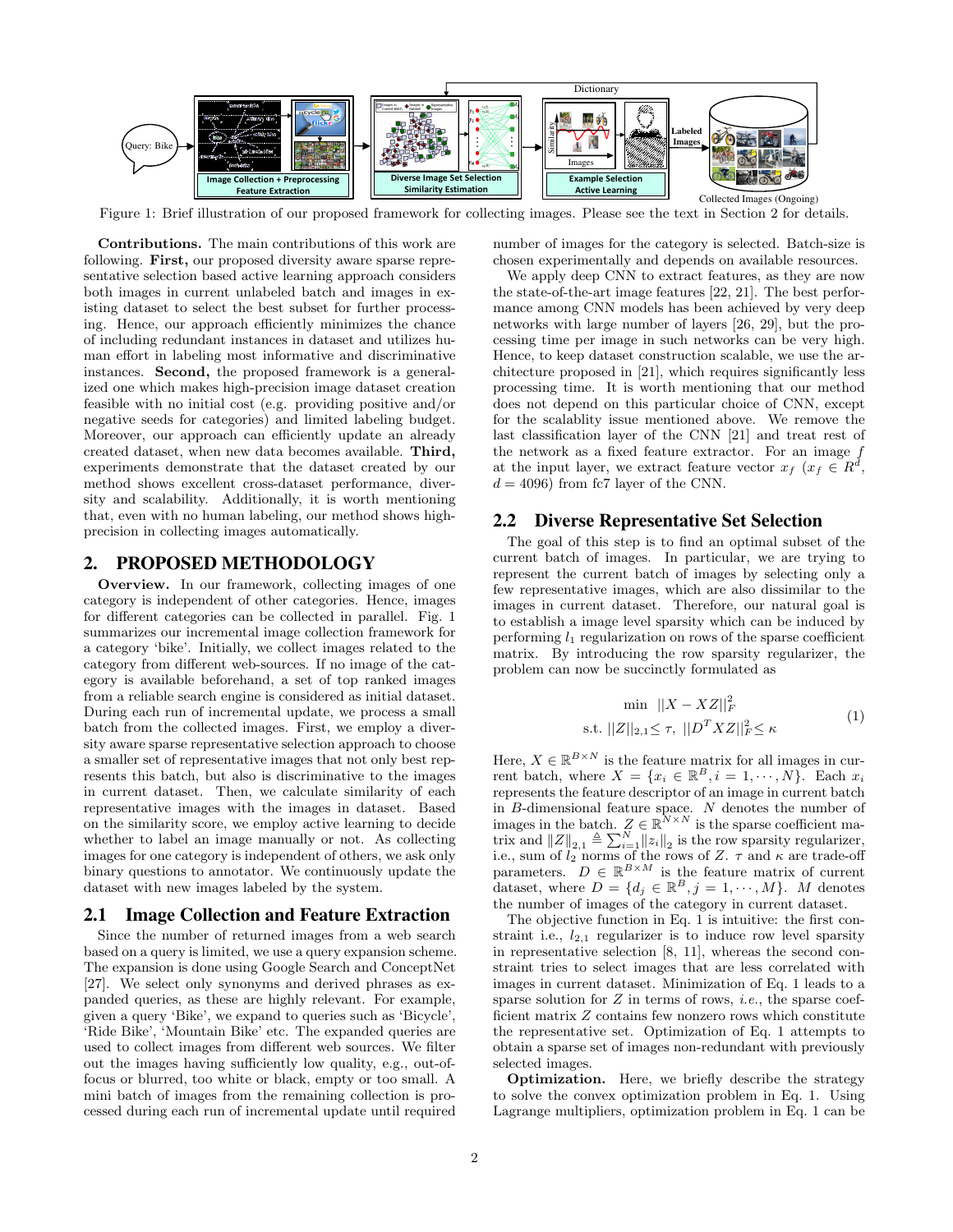written as

$$
\min \frac{1}{2} \|X - XZ\|_F^2 + \lambda \|Z\|_{2,1} + \frac{\alpha}{2} \|D^T XZ\|_F^2 \qquad (2)
$$

where  $\lambda$  and  $\alpha$  are trade-off parameters associated with sparsity and diversity regularization. We implement the algorithm using an Alternating Direction Method of Multipliers (ADMM) optimization framework [\[3\]](#page-4-32). We refer the reader to check [\[3\]](#page-4-32) for more details on the ADMM. We choose columns of  $X$  corresponding to the nonzero rows of final Z and denote the feature matrix of the representative set as Y. Here,  $Y \in \mathbb{R}^{B \times K}$  is the feature matrix for all images in representative set, where  $Y = \{y_i \in \mathbb{R}^B, i = 1, \cdots, K\}$ .  $y_i$ represents the feature descriptor of ith representative sample in  $B$ -dimensional feature space.  $K$  denotes the total number of images in selected representative set.

#### 2.3 Active Learning for Image Labeling

After we have a diverse representative set  $Y$ , the next goal is to estimate the similarity of each image in  $Y$  to the images in the dataset D. Based on the similarity score, active learning module will determine images to be labeled.

Our goal here is to find how likely a sample image belongs to a particular class, given only some examples of the same class. Specifically, given a sample  $y_i$ , we compute its sparse representation  $c_i$  based on dictionary  $D$ .

Then, we select a sample  $y_i$  as relevant based on how well the nonzero entries in the estimate  $c_i$  are associated with the columns of D. Given the above stated goals, the optimization problem can be written as,

<span id="page-2-0"></span>
$$
\min ||Y - DC||_F^2 \text{ s.t.} ||c_i||_1 \le s \tag{3}
$$

Here,  $C \in \mathbb{R}^{M \times K}$  is the sparse coefficient matrix, where  $C = \{c_i \in \mathbb{R}^M, i = 1, \cdots, K\}.$  s is a tradeoff parameter.

In Eq. [3,](#page-2-0) the constraint, i.e.,  $l_1$  regularizer is to induce element wise sparsity in a column. The objective is logical as any new sample of a category will approximately lie in the linear span of some samples in dataset associated with the same category. We require the coefficient matrix  $C$  to be sparse by solving the optimization program in Eq. [3.](#page-2-0) We use similar ADMM procedure stated in Sec. 2.2, to solve this optimization problem.

After calculating C, the similarity score for each image in representative set is calculated as follows,

$$
\zeta_i = 1 - \frac{\|y_i - Dc_i\|_2}{\|y_i\|_2} \tag{4}
$$

Here,  $\zeta_i$  is similarity score of *i*th sample.  $||y_i - Dc_i||_2$  indicates the residual between  $y_i$  and  $Dc_i$ , which is reconstruction of  $y_i$  using samples of same category from dataset.

For an instance  $y_i \in Y$ , if the corresponding similarity score  $\zeta_i$  is greater than a threshold  $\delta$ , we assume that our system is highly confident about this instance. Hence, we label the instance  $y_i$  using the label of the query and add to the dataset. Number of instances obtained without any human supervision is not fixed and depends on the value of  $\delta$ , which we set sufficiently large so that irrelevant instances are less likely to be added to the dataset. We remove instances, which have a similarity score  $\zeta_i$  smaller than a threshold  $\gamma$ (say  $\gamma = 0.3$ ), as we believe there is high chance of these examples to be irrelevant. Among the remaining samples, we choose the instances with lowest similarity score first for human labeling, as these examples have greater chance to increase diversity in our dataset. We sequentially choose maximum b instances like this and request for human annotation. Here, b is our labeling budget per iteration.

## 3. RESULTS AND ANALYSIS

Experimental Setup. For feature extraction, in all of the experiments, we use Alexnet-CNN, which is trained on ImageNet dataset, under the network architecture of [\[21\]](#page-4-27). For all the results shown in this paper, we have used the features extracted from the pre-trained CNN[\[21\]](#page-4-27) and trained SVM classifiers. We set all the Lagrangian multipliers  $\lambda =$  $\lambda_0/\mu$ , where  $\mu > 1$  and  $\lambda_0$  is computed from the input data [\[11\]](#page-4-23). For fair comparison, in all the experiments, except dataset enrichment, we considered no image related to the concept word is available beforehand. We take advantage of the high-precision of few top returned images for the query from Google search by utilizing them as initial dataset.

#### 3.1 Constructed Dataset by our Framework

We constructed a dataset using the proposed framework to verify our approach, which we name as DivNet. We are continuously adding more categories in this dataset. Now, it contains images for 550 categories, averaging 1K images per category. The dataset is publicly available to download in [http://www.ee.ucr.edu/˜amitrc/datasets.php.](http://www.ee.ucr.edu/~amitrc/datasets.php) We crawled images from Bing, Google and Flickr. The categories are mainly chosen from ILSVRC2016 object detection and scene classification challenge [\[24\]](#page-4-1).

The ratio of human labeling used, compared to the total number of images in the dataset is 11.7%. The average accuracy of the labels in DivNet is estimated by manually inspecting 5.5K images (10 random images per concept) from the entire dataset. The average accuracy has been found to be 97.2%, which is slightly lower than 99.7%, reported in ImageNet. However, for collecting same number of images for any category, the manual labeling is about 9 times lower in our case on average. Fig[.2](#page-2-1) shows human labeling statistics of 35 categories from our dataset.

<span id="page-2-1"></span>

Figure 2: Number of labeled images compared to total number of selected images for 35 categories in DivNet.

#### 3.2 Cross-Dataset Generalization

To evaluate the generalization ability of our constructed dataset, we compare the dataset with two popular handlabeled image datasets, e.g., VOC2012 [\[13\]](#page-4-33) and ImageNet[\[24\]](#page-4-1). We select all twenty categories from VOC2012 dataset [\[13\]](#page-4-33) for this experiment. We collect images from all three datasets for these categories and train classifiers. The result for different training and testing data combinations is shown in Fig. [3.](#page-3-0) Training and testing on the same dataset provides the best performance most of the times for a fixed number of samples. However, training with DivNet shows the best generalization among datasets, as the average cross dataset performance drop (e.g. training and testing on VOC, compared to training on ours and testing on VOC) is minimum. Initially with few training samples, the performance of DivNet is lower as it has very few manually labeled samples. However, as we continuously select more diverse images to be labeled by our system, the performance improves at a higher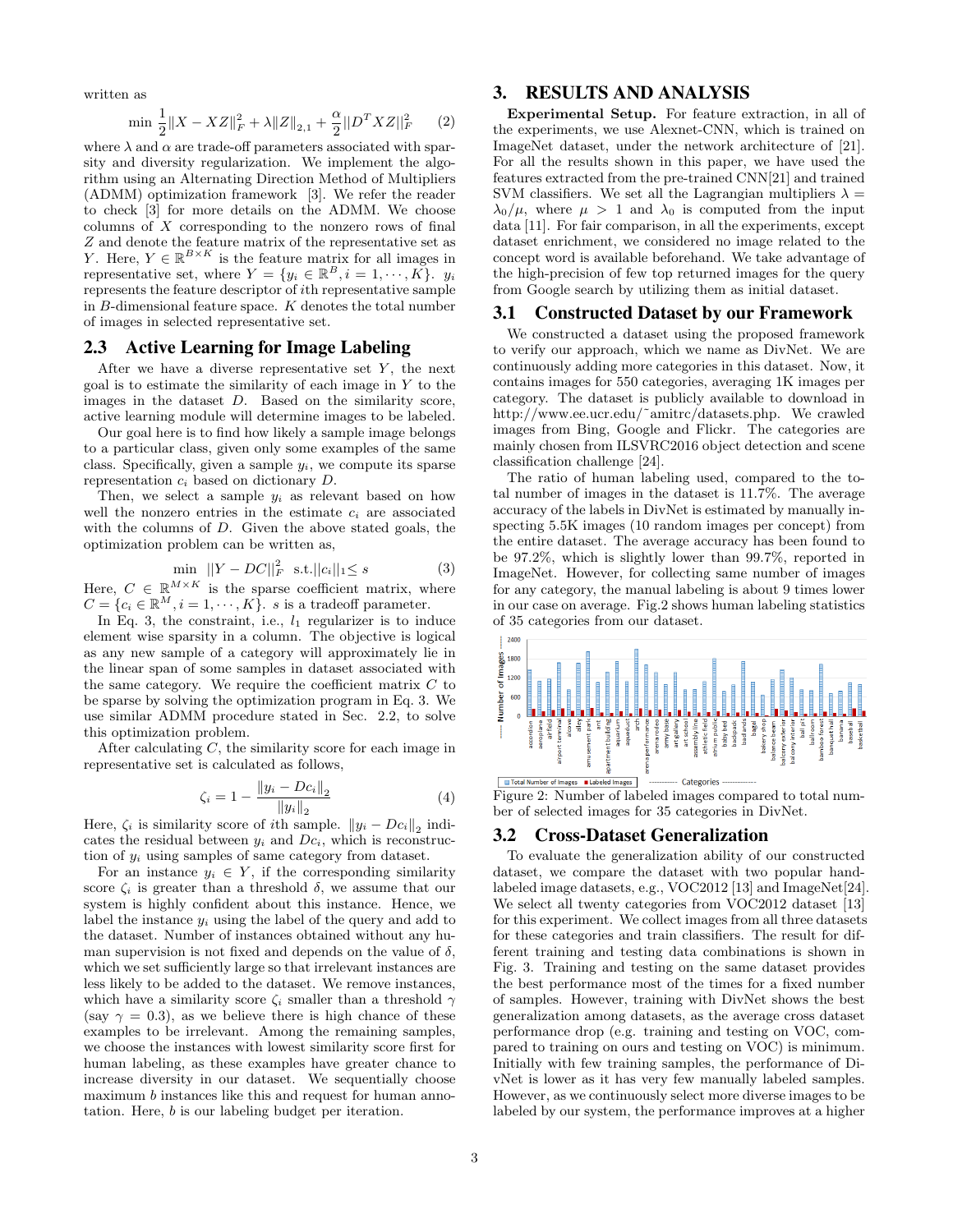<span id="page-3-0"></span>

Figure 3: Cross dataset performance of classifier trained on different datasets with different number of samples per category.

rate. We can compare the performance of the datasets at the point of 1500 training samples (since state of the art ImageNet has on average 1500 images per category) and see the generalization ability of DivNet is better. The comparison at the same number of training samples shows the crossdataset generalization ability of DivNet. Moreover, DivNet can achieve even better generalization performance because of its ability to scale up with limited labeling effort.

# 3.3 Diversity

In order to illustrate the diversity of images in our collected dataset, we follow [\[10,](#page-4-34) [7\]](#page-4-5), which computes the average image of each category and measure lossless JPG file size which reflects the amount of information in an image. A diverse image set should result in a blurrier average image, and the JPG file size of average image should be smaller. We resize all images to 256X256, and create average images for each category from all images of the category. Fig. [4](#page-3-1) shows the average images and the corresponding JPG image size comparison of four categories: person, dog, monitor and airoplane. The average image of DivNet is blurrier and hard to recognize out the object, while the average image of Caltech-256 [\[16\]](#page-4-35) is more structured and sharper. DivNet has slightly smaller JPG file size than ImageNet, but significantly smaller than Caltech-256. This phenomenon is common for almost all of the categories. For randomly selected 10 categories, the average lossless JPG size has been found to be 2.3 KB in DivNet, 2.5 KB in ImageNet and 3.9 KB in Caltech-256.

<span id="page-3-1"></span>

Figure 4: Average images of DivNet, ImageNet and Caltech-256 for four categories. Left chart shows the lossless JPG file sizes of average images in Bytes.

#### 3.4 Dataset Enrichment

To evaluate the performance of our approach in dataset enrichment, we enrich ImageNet, VOC2012 and Caltech-256 by our method. For this experiment, we pick eight categories that are common in these datasets: airplane, bike, bird, car, dog, horse, monitor and person. For each category, we start our dataset construction method with images from a particular dataset as initial dataset and collect 1000 more images using our framework automatically with no labeling (Enrich Dataset-Auto) and also with a labeling budget of 50 (Enrich Dataset-50). We train image classifier on these categories

with initial dataset images and also with enriched dataset images. The result in Fig. [5](#page-3-2) shows that the performance of classifier improves after enriching dataset with our framework. Hence, our method is suitable for extending existing image collections with discriminative examples.

<span id="page-3-2"></span>Figure 5: Change in image classifier performance after enriching datasets with our framework.



## 3.5 Scalability

Different from static dataset construction, our method can be used to dynamically update datasets. One can collect images based on desired dataset size and labeling budget. Such property makes sense as one user may be interested in collecting more image for a category, compared to others. It is also likely that a user may want to spend more time labeling images from some particular category than other categories. We investigate the scalability in labeling by collecting fixed number of images with different labeling budget. The accuracy of the classifier per category increases by 3.2% on average initially, as we increase labeling budget by 25. However, the performance improvement usually saturates after labeling around 100-200 examples(the actual number varies by category).

#### 4. CONCLUSIONS

In this paper, we propose a semi-supervised framework for collecting images from web, which is suitable for dataset construction, or enriching existing datasets with discriminative examples. Our system provides flexibility that permits us to filter out irrelevant images and obtain a reliable set of diverse images based on resource and labeling budget available, so that a high-precision large-scale image classifier can be trained. The experimental results demonstrate that our approach is not only useful in reducing the manual annotation efforts, but also successful in collecting images with high precision and diversity, and robust image classifiers can be trained from these images. Future works will investigate domain-adaptation techniques and other image metadata available on the web to further improve the dataset construction framework in terms of budget and quality.

Acknowledgments: This work was partially supported by US NSF grants IIS-1316934 and CPS-1544969. We would like to thank Andrew Kwon, Cody Simons and Nishanth Babu, three current UCR undergraduate students, for helping in the construction of the DivNet dataset.We also thank NVIDIA for donating a Tesla K40 GPU.